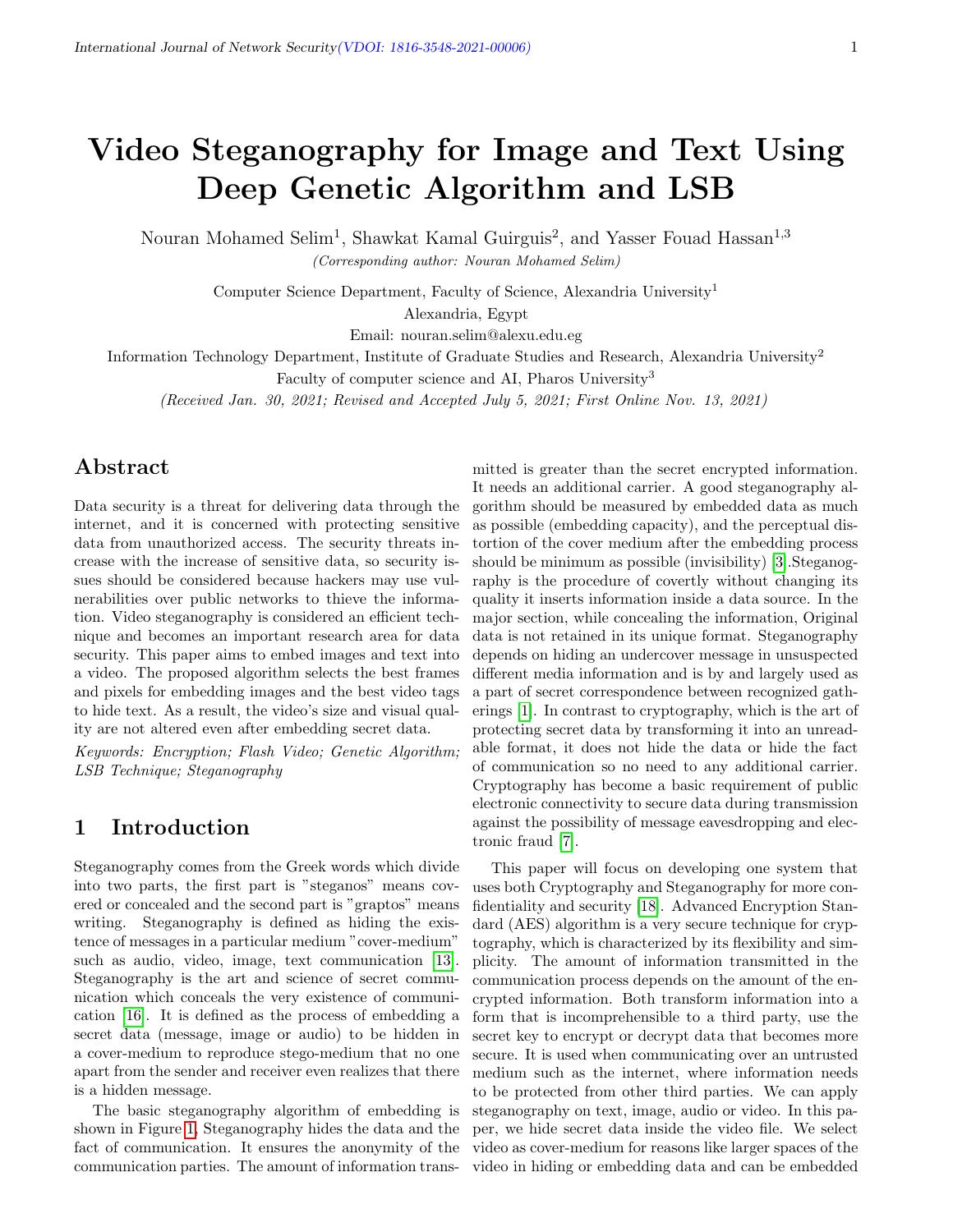

<span id="page-1-0"></span>Figure 1: The basic steganography embedded algorithm

data in video/audio tags. Videos are considered as collections of images and sound files which make some of the effective methods of steganography on images and audio files also possible for applying in video files.

Larger space for embedding and having small unnoticeable distortions make video steganography a reliable method in hiding data [\[12\]](#page-5-4). Also, we select Flash video format (FLV) because it has smaller file size compared to all the other formats. FLV is very simple. It starts with the headers then metadata tag (data that describes the FLV), then interleaved audio and video tags (actual data). This paper will use two methods to embed image and text in cover video. One of these methods is the least significant bit (LSB) in the pixel/video tags value of the video. It works by replacing the least significant bit of some randomly selected pixels or tags in the cover image with value of new secret data. Another method is embedded secret data with Genetic Algorithm (GA) by calculating the highest fitness function which depends on the lowest difference between pixel of cover image and secret data. Artificial Intelligence (AI) including machine learning, Genetic Algorithm, heuristic optimization is one sub branch of computer science, which can be used to steganography technology and can achieve high visual quality, robustness, low cost, optimal and adaptive solutions. Recently, AI technology is rarely used in video steganography, though applied to various kinds of image steganography, including Genetic Algorithms. Due to the generality of image steganography and pre-embedding video steganography, the AI technology applied to image steganography has great reference value for pre-embedding video steganography [\[20\]](#page-6-2).

The Rest of the paper is organized as follows: Section 2 discusses related work of steganography. Section 3 presents the proposed work. Section 4 gives results of the work and Section 5 concludes the papers.

### 2 Related Works

Sahu and Mitra [\[17\]](#page-6-3) described an algorithm to hide the message in the frames of the video. The algorithm suggested selecting a random video frames then using a pixel swapping algorithm for blue channel of the frames. The secret message is encrypted using AES technique then embedded it into video frames with Least Significant Bit (LSB) technique. Authors conclude that using only LSB technique for data hiding is not a secure method therefore, they was used the random frames selection algorithm and pixel swapping algorithm to improve the security of the method.

Eltahir et al. [\[5\]](#page-5-5) described an algorithm to hide secret data in video by splitting the digital video file into separate frames. They suggested algorithm [9] is based on LSB technique but using a 3-3-2 approach. The 3-3-2 approach uses least significant bits of RGB (Red Green- Blue) level but it takes 3 bits of the red and green and only 2 bits from Blue color to form one byte. They only take 2 bits from blue color because they depend on HVS (Human Vision System) that is more sensitive to blue color. The algorithm produces image look visually like the original one.

Ibrahim et al. [\[8\]](#page-5-6) described an algorithm to conceal data in video frames. They selected video frames and splitted them into three bands (red, green and blue), then applied discrete cosine transform (DCT) and ZigZag scan to convert image from two-dimensional array form to onedimensional array and after that they sort it from low to high frequency who converted the secret image to binary form then the secret data is embedded using LSB in high frequencies to get little distortion places.

Sudeepa *et al.* [\[19\]](#page-6-4) proposed an algorithm to hide secret information in cover video based on randomization, Steganography, Symmetric encryption and parallelization. They designed an algorithm which selects random frames and split secret data into parts then apply encryption and embedding technique for each part in parallel which it takes less computational time.

Manisha and Sharmila [\[11\]](#page-5-7) described an algorithm for hiding secret image within one frame of AVI video. They did a two level of encryption process that uses only two bit positions in a particular video frame to accommodate bits of a secret image and it is placing in four different quadrants. The Size of secret image must be compatible with size of the video frame. They proposed to use a hashing function to hash the bits of the secret image onto the video frame.

Limkar *et al.* [\[10\]](#page-5-8) proposed an algorithm to hide secret information behind audio and video files. Dividing secret data and video/audio file into frames then embedding secret data in frames and dividing resulting frames into bits and encrypted them using Rivest -Shamir-Adleman RSA/Data Encryption Standard DES/Triple Data Encryption Standard 3DES algorithm. The algorithms try to increase the level of security by encrypted video/audio file after embedded secret information.

Dasgupta *et al.* [\[4\]](#page-5-9) proposed architecture for hiding information in video frames using 3-3-2 LSB for embedding technique and a genetic algorithm is used as an optimization technique. The optimizer is trying to optimize the stego-frame using the objective function then take the optimized value and goes through the Anti-steganalysis test module. Genetic algorithm is trying to optimize hiding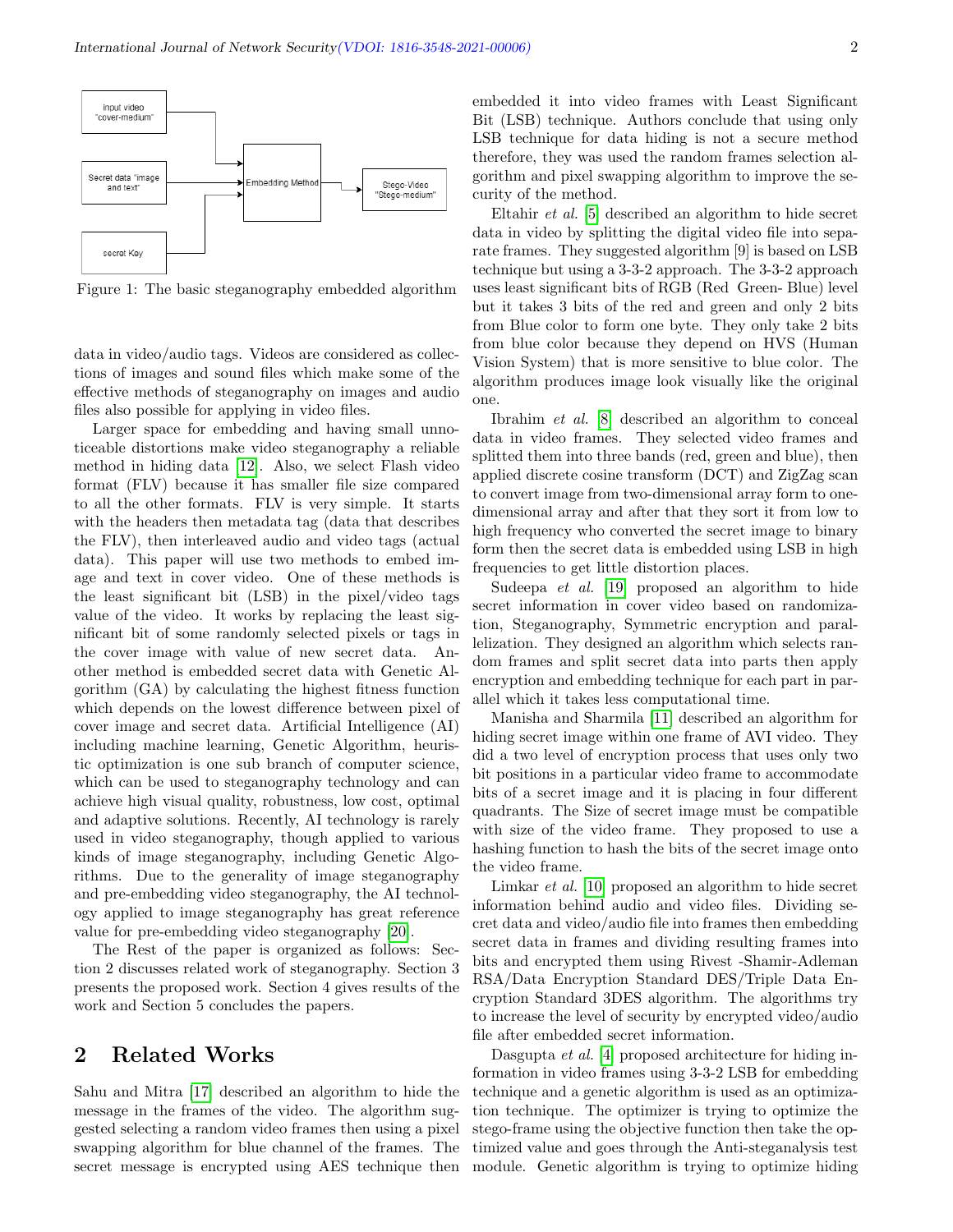process in video.

Khodaeia et al. [\[9\]](#page-5-10) proposed a new adaptive steganographic technique to hide secret data within a gray-scale cover image by dividing the cover image into several nonoverlapped blocks with two consecutive pixels and then producing the number of secret bits that could embed into two consecutive pixels. They embedded the secret bits into the cover image by modifying the LSBs of two consecutive pixels.

# 3 Proposed Steganography Method

In this section, the proposed steganography algorithm will try to embed image and text inside the cover video without a third party suspected in.

#### 3.1 Hiding Data Algorithm in Video

This algorithm will discuss how to hide image and text message in video using deep genetic algorithm and Least Significant Bit LSB method. Figure [2](#page-3-0) shows the proposed embedding algorithm for hiding image and text in the video. This video called a "cover video" because it is selected to cover or hide all secret data "image and text". The cover video was splitted into frames. In the proposed method, we are using Genetic Algorithm because it is one of the best search techniques that are used to find an optimal or near-optimal solution to the complicated problems [\[4\]](#page-5-9). The sender will apply a genetic algorithm to the frames to get the highest fitness function which is calculated by the highest difference between video frames. The reason behind selecting the highest difference between frames is to be less noise sensitive when embedding the secret data and this is described in Equation [\(1\)](#page-2-0).

<span id="page-2-0"></span>
$$
fitness[x] = max[frame[i] - frame[i+1]].
$$
 (1)

Applying noise mutation to the frames (that sender is selected from previous step) to get the best frame that is calculated by the lowest affected frame after noise mutation. The sender takes the selected frames with high fitness function  $(hF1, hF2, \dots, hFn)$  to embed parts of the secret image in them. Taking into consideration, the numbers of frames selected are equal to the number of image parts, to put each part of the image in different frame. Also, we must consider the minimum number of the secret image to be divided is four parts and the maximum number is the count of frames that change scene inside the video.

#### 3.1.1 Input Secret Image

This is a secret image that we are trying to hide from a third party. At first, the secret image are splitted into parts  $(p_1, p_2, p_3, \dots, p_N)$  then applying Advanced Encryption standard AES technique for each part of image bytes to be more secured, this AES step for adding a new layer for security data [\[14\]](#page-6-5) before embedding data into the video so that secret image will be changed to encrypted byte parts  $(Ep1, Ep2, Ep3, \cdots, EpN)$ . After the Encryption process is completed for all parts of secret image, it can embed each part of the image in the frames video using deep genetic algorithm approach. Deep genetic algorithm helps the proposed method for searching to select the best pixel to replace its value with the value of the secret image based on high fitness function. Fitness function is measured with the lowest difference value between image pixel of the cover image and image pixel of stegoimage after applying mutation with image part value as shown in Equation [\(2\)](#page-2-1).

<span id="page-2-1"></span>
$$
fitness[x] = min[stepoimage[x] - coverframe[x]].
$$
 (2)

Also, it helps for searching to select the best frame for each part of the image with respect to the highest fitness function after applying mutation on each selected frames with each part of the secret image as shown in Equation [\(3\)](#page-2-2).

<span id="page-2-2"></span>
$$
fitness[x] = min(coverframe[i], imagepart[j]).
$$
 (3)

The difference between the two images is saving in Pixel Index Table (pit file) and encrypted pit file with Rivest, Shamir and Adelman RSA algorithm [\[15\]](#page-6-6) to add a level of security. We selected a genetic algorithm (GA) approach for embedding images in the video for many reasons like keeping visual video quality and more dynamically embedding to be hard for detecting with a hacker. After GA embedded successfully we recombine stego-frames together to reproduce video with secret image "stegovideo".

#### 3.1.2 Input Secret Text

This is a secret text that trying to hide from a hacker. This text is converted to bytes then encrypted using the AES technique. After the encryption process is completed, it can be embedded in the encrypted byte in stego-video (that generated from the previous step) with many methods like using Least significant bit LSB in FLV tags [\[16\]](#page-6-0) or using the genetic algorithm to find the best pixel with high fitness. After the embedding step is completed, it will produce the final Stego-Video with encrypted images and text and can easily send the video on the public network to the receiver without a hacker suspected in.

### 3.2 Extracting Data Algorithm from Video

This algorithm explains how the secret image and text message will be extract from stego-video. This is an opposite technique for embedding process.

Input: stego-Video, Encryption key, Pixel Index Table (pit) file.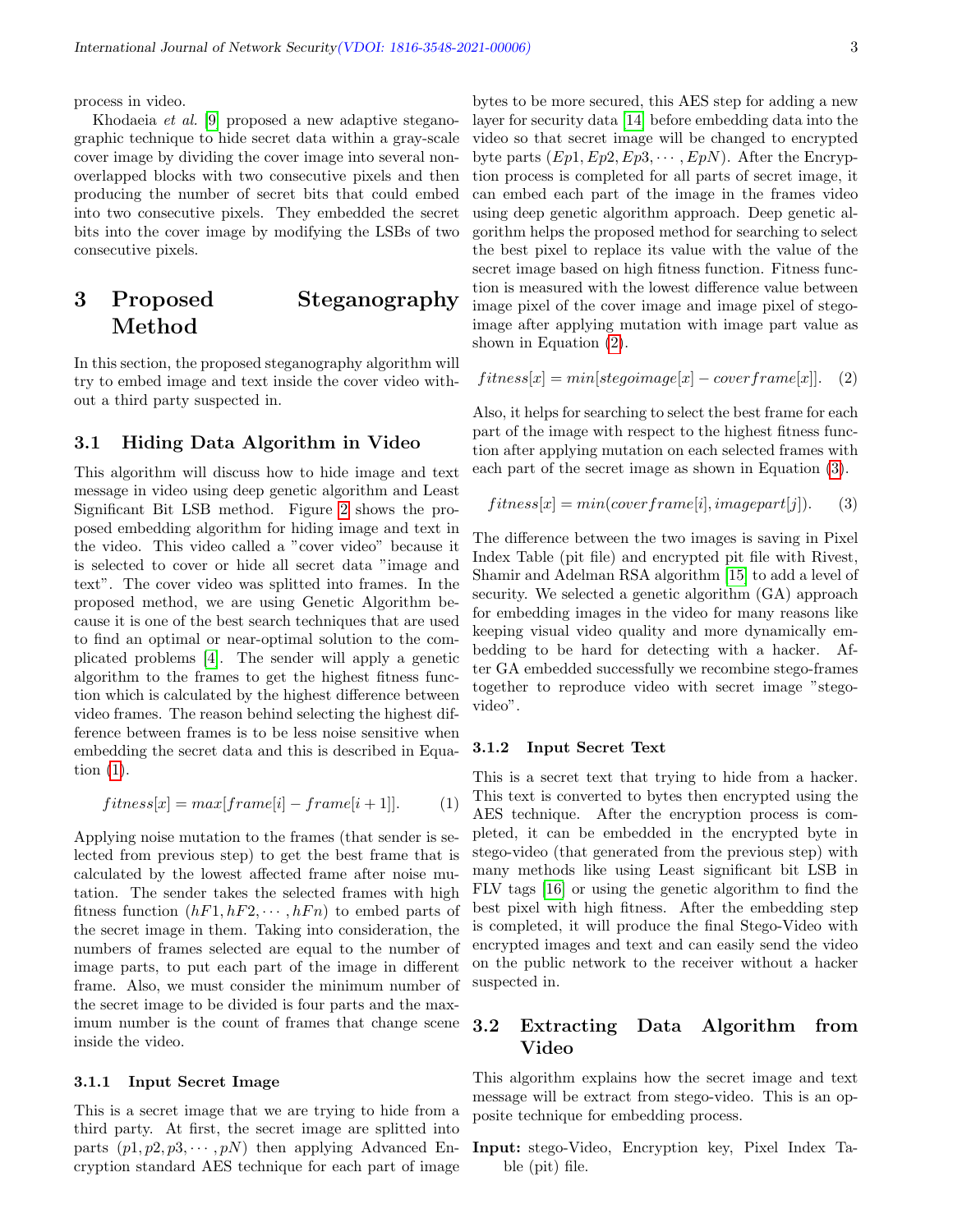

<span id="page-3-0"></span>Figure 2: The proposed steganography embedding algorithm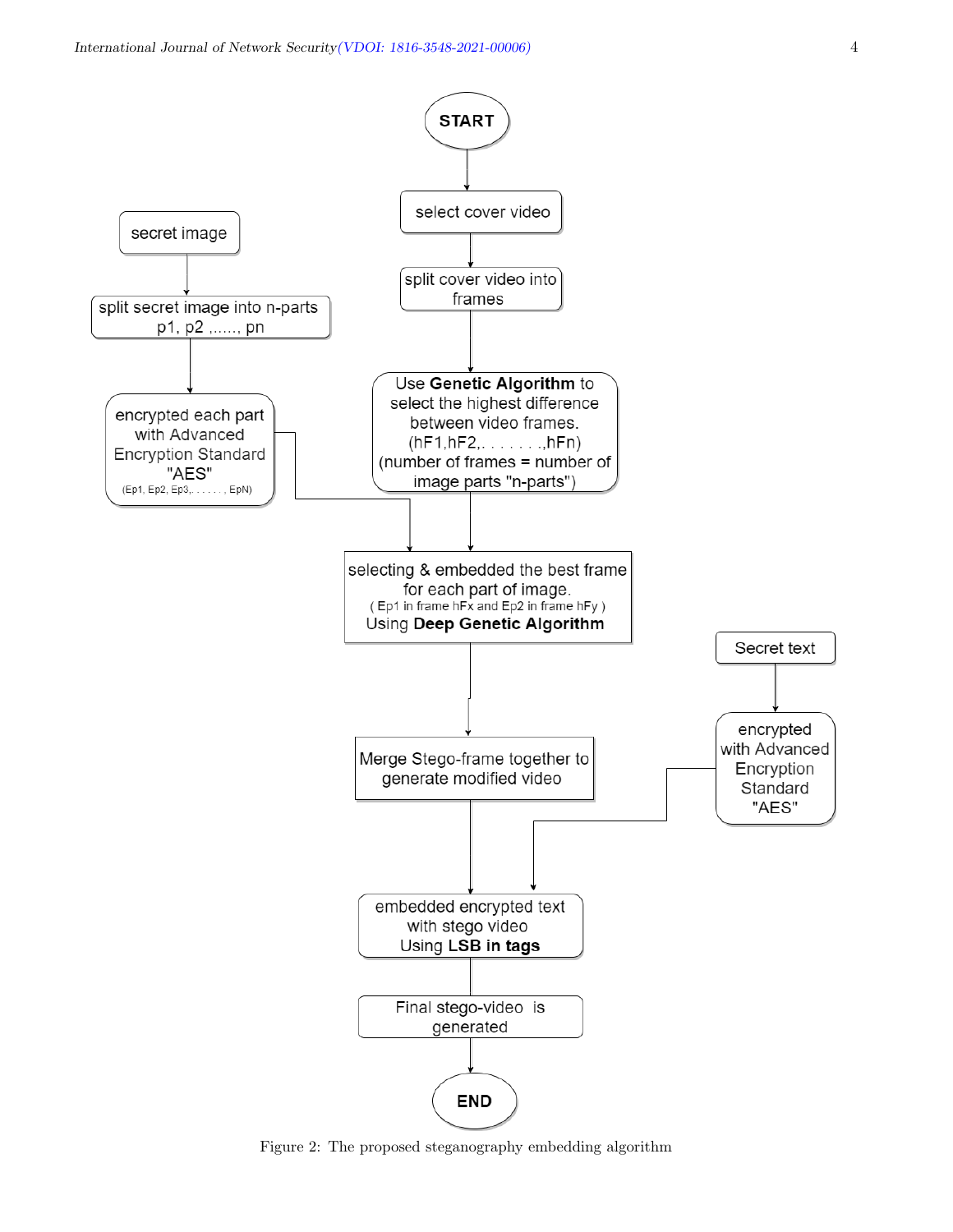Output: Secret Information.

- Step 1: Taking Stego-video and extract secret data from the least significant bit of FLV tags and decrypted with the AES technique. From this step, the receiver has the actual message from the sender.
- Step 2: Splitting stego-video into frames and selecting frames with the highest difference that sender embedded secret image parts in them.
- Step 3: Decrypted pit file then use it to extract encrypted image parts from each frame.
- Step 4: Decrypted image parts with AES technique.
- Step 5: merge image parts to get the actual image. From this step, the receiver has the actual image from the sender.

### 4 Experimental Results

The experimental results discussed in this section to show and verify the performance of our proposed steganography method. We are selecting a random Flash video (.FLV extension) as cover video because FLV video can easily remove data tags [\[12\]](#page-5-4) or add new data at the end of tags without any corruption for original video or hidden secret data at the Metadata [\[2\]](#page-5-11) and we are using this tags for embedding secret text and for these reasons we have chosen the embedded method is Least significant bit LSB in FLV tags [\[16\]](#page-6-0) so Adding this encrypted byte to tags is to preserve the quality of the video.

The proposed method was implemented using eclipse java version (4.12.0) and MATLAB release R2011a on Lenovo with Intel Core i7 CPU @ 2.70 GHz 2.90 GHz processors and 8 GB memory running on Microsoft Windows 10 to get the stego-video. It was found that the cover and stego-video/frames visually seemed identical. We measure the quality of the video frame by using two parameters, the first one is Mean Square Error (MSE) and the second is Peak Signal-to-Noise Ratio (PSNR) described in Equations [4](#page-4-0) and [5.](#page-4-0) The following equations have defined these parameters:

<span id="page-4-0"></span>
$$
MSE = \frac{1}{mn} \sum_{r=0}^{m-1} \sum_{c=0}^{n-1} [I(r, c) - K(r, c)]^2
$$
 (4)

$$
PSNR = 10. \log_{10} \frac{MAX_I^2}{MSE}
$$
 (5)

where  $I(r,c)$  is the original image and  $K(r,c)$  is the stegoimage, m and n is the number of rows and columns in the input images respectively. MAXI is the maximum possible pixel value of the image. It is desirable to have low values of Mean Square Error (MSE) and high values of Peak Signal to Noise Ratio (PSNR) which gives indicator for good quality of the image and more similar to the cover image. Table [1](#page-4-1) shows the values of PSNR and MSE of the proposed method and display histogram for the cover frame and stego-frame where the cover frame is Lena and its size is 265\*265 and Figure [3](#page-4-2) shows the secret image which is Alexandria university logo and its size is 110\*143. As you can see from the result below, the histogram of the cover image and histogram of the stego-image seem approximately identical.

<span id="page-4-2"></span>

Figure 3: The secret image

<span id="page-4-1"></span>Table 1: The PSNR, MSE and histogram Results of our proposed method

| Cover<br>image | Histogram | Secret image       | Cover image<br>after<br>steganography | histogram |        | <b>MSE</b> |
|----------------|-----------|--------------------|---------------------------------------|-----------|--------|------------|
| Lena.bmp       |           | <b>Top part</b>    |                                       |           | 42.326 | 3.806      |
| Lena.bmp       |           | <b>Bottom</b> part |                                       |           | 44.878 | 2.1145     |

Table [2](#page-5-12) shows the results of PSNR and MSE values for some images on the proposed method compared with Steganography Technique using the Genetic Algorithm method in [\[6\]](#page-5-13). They are used an advanced search algorithm such as GA to generate a key of sequence of blocks that minimizes the fitness function in which it is defined as the MSE between the original hidden text/image and the covered image. At first, initialize the population of size by rearranging the order of the blocks of the secret message using uniform random number generator. Each gene in a chromosome contains index of image pixel then using a genetic algorithm to find the optimal distribution of secret message blocks in cover. For each chromosome, the best position of each block (gene) is determined by converting each block of cover image to vector then compare all pixels of this vector with one pixel of blocks of secret message then choose minimum different and then hide the secret message/image within cover to generate the stego-image. After that, Encrypt the fit chromosome obtained from GA by adapting the BITXOR function to increase security.

But in our proposed method, At first we select the best frames using GA depending on high difference between frames and the secret image is divide it into a different numbers of parts according to its size. the secret image encrypted using AES technique and then each pixel of frame describe as chromosomes contain its position and the RGB values. we are applying cross over and mutations to get the highest fitness which is depending on the lowest difference between the video frame and the secret image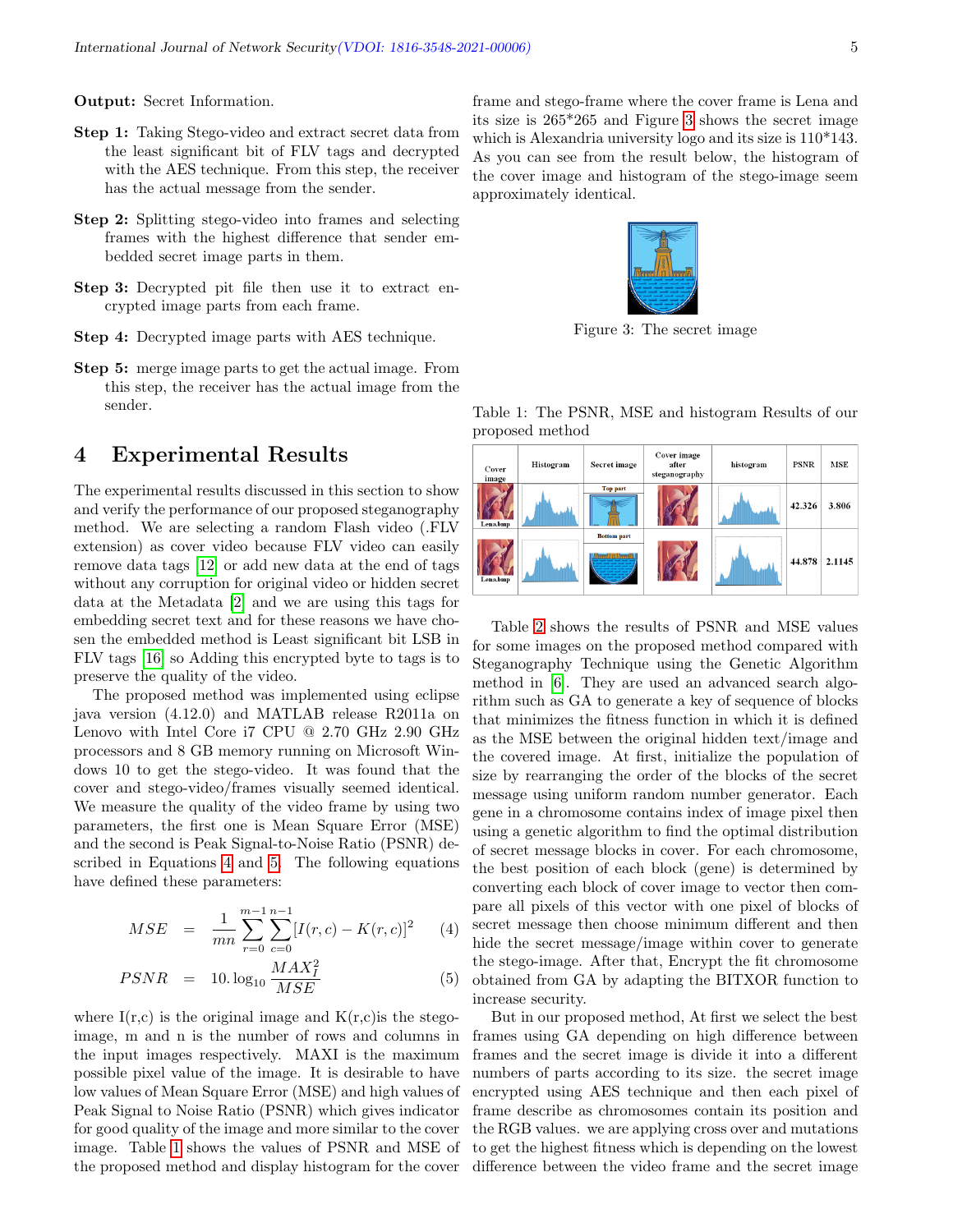| <b>Cover Image</b> | Secret image             | <b>Split Secret</b><br>image | <b>Proposed Method</b> |         |             |         | Steganography<br>Method in [Essa,<br>Abdullah, and AL-Dabbagh<br>2018 |             |
|--------------------|--------------------------|------------------------------|------------------------|---------|-------------|---------|-----------------------------------------------------------------------|-------------|
|                    |                          |                              | <b>MSE</b>             |         | <b>PSNR</b> |         | <b>MSE</b>                                                            | <b>PSNR</b> |
| London.bmp         | <b>Three</b><br>cars.bmp | <b>Top part</b>              | 0.2160                 | 0.3093  | 54,786      | 53.4336 | 2.6083                                                                | 44.0012     |
|                    |                          | <b>Bottom part</b>           | 0.4026                 |         | 52.081      |         |                                                                       |             |
| Car.bmp            | <b>Three</b><br>cars.bmp | <b>Top part</b>              | 0.4293                 | 0.5877  | 51.802      | 50.602  | 2.1778                                                                | 44.7847     |
|                    |                          | <b>Bottom part</b>           | 0.7461                 |         | 49.402      |         |                                                                       |             |
| Tree.bmp           | <b>Three</b><br>cars.bmp | <b>Top part</b>              | 0.0128                 | 0.01945 | 67.058      | 65.511  | 0.0412                                                                | 62.0193     |
|                    |                          | <b>Bottom part</b>           | 0.0261                 |         | 63.964      |         |                                                                       |             |

<span id="page-5-12"></span>Table 2: The PSNR and MSE Results

so can be easily replace secret data in the selected pixel. we trying to select the best image parts that is fit in the best frame in the best pixels/positions.

It was concluded that the proposed method gave better values [lower values of MSE and higher values of PSNR] than the steganography method in [\[6\]](#page-5-13) where the size of the secret image is 32\*32 and size of the cover image is 384\*384. Finally, these results were shown no changes observed between the original video and stego-video, also the size of stego-video will remain unchanged.

### 5 Conclusion and Future Work

The proposed steganography algorithm, which is seeking for data hiding technique, can be applied to a video to hide secret text messages and secret images inside the tags and frames of the video. The proposed algorithm gave good results because it used many levels of deep genetic algorithm. Using genetic algorithm for selecting the best frames and the best pixels to embed images with small visual distortions also using least significant bit method for hiding secret text in video tags. We conclude that the size of the video and the quality of the secret image remain the same before and after embedding. In the future, we will apply video steganography to hide a secret video using deep genetic algorithms.

### References

- <span id="page-5-2"></span>[1] P. C. Bebe, K. Rajamani, P. Srideviponmalar and C. T. Samyuktha, "Secured implementation of steganography in multicloud," Materials Today: Proceedings, 2020. ([https://doi.org/10.1016/j.](https://doi.org/10.1016/j.matpr.2020.12.900) [matpr.2020.12.900](https://doi.org/10.1016/j.matpr.2020.12.900))
- <span id="page-5-11"></span>[2] J. P. Cruz, N. J. Libatique, and G. Tangonan, "Steganography and data hiding in flash video (FLV)," in IEEE Region 10 Conference, Nov. 2012. DOI:10.1109/TENCON.2012.6412279.
- <span id="page-5-1"></span>[3] S. M. Darwish, S. K. Guirguis, and W. A. Alatafy, "An enhanced steganographic system for data hiding in true color images," in The Second International Conference on Informatics Engineering & Information Science (ICIEIS'13), pp. 75–83, 2013.
- <span id="page-5-9"></span>[4] K. Dasgupta, J. K. Mondal, and P. Dutta, "Optimized video steganography using genetic algorithm (GA)," in Procedia Technology 10 International Conference on Computational Intelligence: Modeling, Techniques and Applications (CIMTA'13), pp. 131– 137, 2013.
- <span id="page-5-5"></span>[5] M. E. Eltahir, B. B. Zaidan, L. M. Kiah, and A. A. Zaidan, "High rate video streaming steganography," in International Conference on Information Management and Engineering, 2009. DOI: 10.1109/ICFCC.2009.44.
- <span id="page-5-13"></span>[6] R. J. Essa, N. A. Z. Abdullah, and R. D. AL-Dabbagh, "Steganography technique using genetic algorithm," Iraqi Journal of Science, vol. 59, no. 3A, pp. 1312–1325, 2018.
- <span id="page-5-3"></span>[7] M. M. H. Gaber, Y. F. Hassan, and K. M. Mohamed, "Cryptography with cellular automata," International Journal of Computational and Applied Mathematics, vol. 4, no. 1, pp. 11–18, 2009.
- <span id="page-5-6"></span>[8] A. E. Ibrahim, M. A. Elshahed, and T. I. Elarif, "Video steganography using least significant bit in frequency domain," International Journal of Intelligent Computing and Information Science, vol. 16, no. 1, pp. 89–98, 2016.
- <span id="page-5-10"></span>[9] M. Khodaei, B. S. Bigham, and K. Faez, "Adaptive data hiding, using pixel-value-differencing and lsb substitution," Cybernetics and Systems, vol. 47, no. 8, pp. 617–628, 2016.
- <span id="page-5-8"></span>[10] S. Limkar, A. Nemade, A. Badgujar, and R. Kate, "Improved data hiding technique based on audio and video steganography," Smart Computing and Informatics, vol. 78, pp. 581–588, 2018.
- <span id="page-5-7"></span>[11] S. Manisha and T. S. Sharmila, "A two-level secure data hiding algorithm for video steganography," Multidimensional Systems and Signal Processing, vol. 30, no. 2, pp. 529–542, 2018.
- <span id="page-5-4"></span>[12] A. J. Mozo, M. E. Obien, C. J. Rigor, D. F. Rayel, K. Chua, and G. Tangonan, "Video steganography using flash video (FLV)," in International Instrumentation and Measurement Technology Conference, May 2009. DOI: 10.1109/IMTC.2009.5168563.
- <span id="page-5-0"></span>[13] A. Pandey and J. Chopra, "Comparison of various steganography techniques using LSB and 2LSB: A